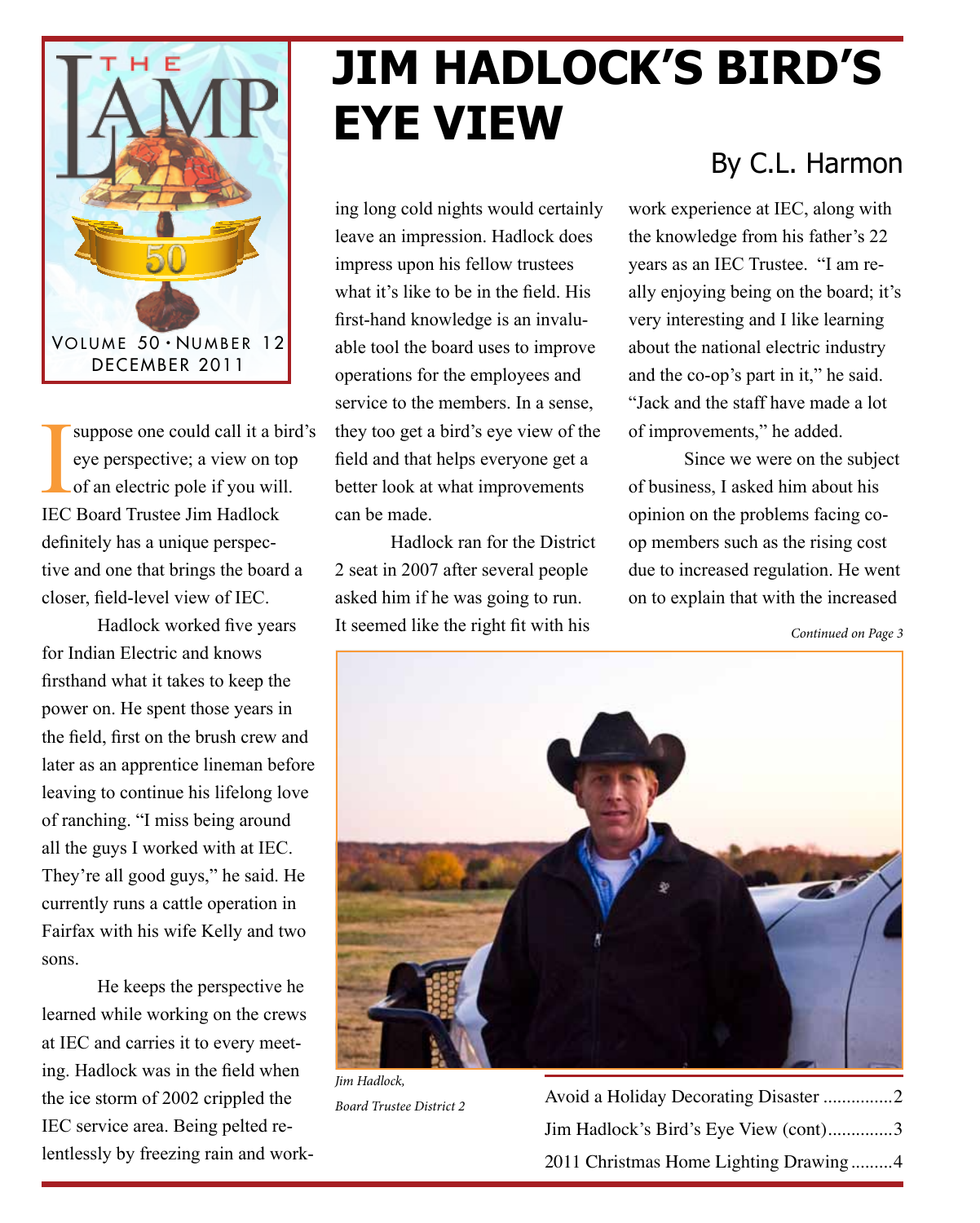## **Avoid a Holiday Decorating Disaster**

ew traditions are as unique to the holidays as festooning our homes and yards with twinkling lights and festive decorations. While these displays add to the magic of the season, they also increase our risks for holiday fires and injuries. So follow these steps to ensure that your traditions result in a safe, bright, and happy time for your family.

Carefully inspect each electrical decoration and extension cord before use, and discard any damaged items. Cracked sockets, bare or frayed wires, and loose connections



marked for outdoor use. And exercise extreme caution when decorating near overhead power lines. Use a wooden or fiberglass ladder instead of metal. Keep yourself and all of your equipment at least 10 feet from power lines.

Take special care with Christmas trees. If purchasing a live tree, check for freshness. Heated rooms dry out live trees—even fresh ones—rapidly. Place the tree at least 3 feet away from all heat sources, including fireplaces and space heaters. Be sure to keep the stand filled with water. For artificial trees, look

ous shock or fire. Avoid overloading outlets, which can overheat and also cause a fire. The Electrical Safety Foundation International recommends never connecting more than three strands of incandescent lights together. Do not pinch cords in windows or doors,

may cause a seri-

or under heavy furniture.

When decorating outside, make sure outdoor outlets are



equipped with ground fault circuit interrupters (GFCIs). Check that all items and extension cords are

for the label "fire resistant".

Decorate your tree, live or artificial, with non-combustible or flame-resistant materials. Never use burning candles on or near your tree.

Whether your house is the most festive on the block or you prefer a more low-

key style, make safety an important part of your holiday preparations. ♦ *Source: Electrical Safety Foundation International*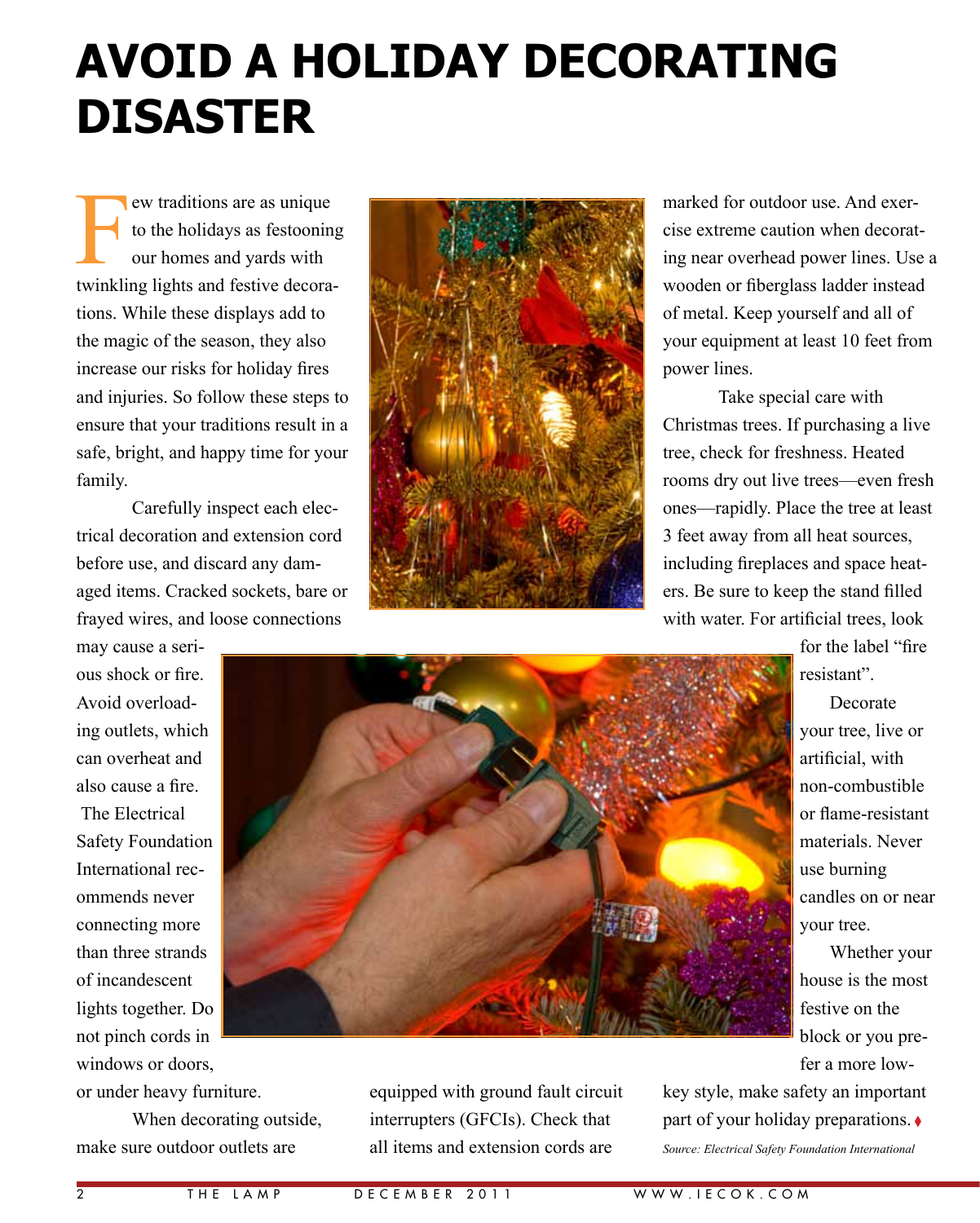#### **Jim Hadlock's Bird's Eye View (cont)**

regulations on coal generation it is now more economical to build and maintain natural gas generation. Hadlock looks at all options, his main concern for members is keeping electric cost affordable.

The IEC Board of Trustees has a "good mix" and works well together. The most important thing he has learned since sitting on the board is to hear all the ideas and not jump the gun.

"We all want to make good decisions for the members and the cooperative," Hadlock said.

He added that he likes



it when people approach him about their electric concerns, after all that is why they voted him in the position.

He ended by adding that he will continue to run as long as the members want him in that position. ◊